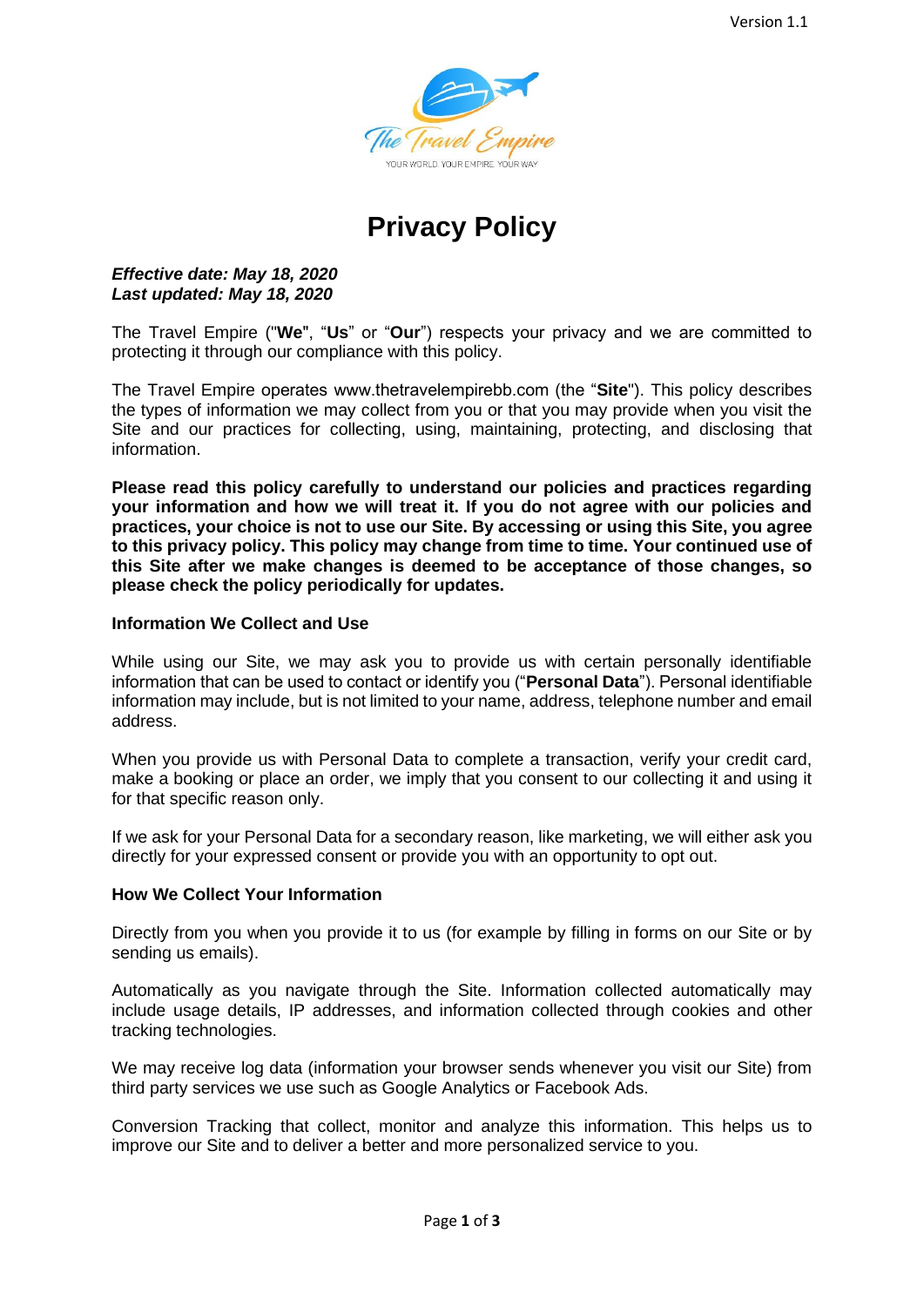### **Marketing Communications**

With your permission, we may use your Personal Data to contact you with newsletters, marketing or promotional materials and other relevant information about our business, products, or partners that we feel may be of interest to you.

You may withdraw your consent for us to contact you, for the continued collection, use or disclosure of your information, at any time, by contacting us at info@thetravelempirebb.com, OR by following the opt-out links on any marketing message sent to you.

#### **Cookies**

Cookies are small files placed on the hard drive of your computer. You can set your browser to refuse all or some browser cookies or to alert you when websites set or access cookies. If you disable or refuse cookies, please note that certain parts of this Site may become inaccessible or not function properly.

Unless you have adjusted your browser setting so that it will refuse cookies, our system will issue cookies when you direct your browser to our Site.

#### **Disclosure of Your Information**

We may disclose aggregated information about our users, and information that does not identify any individual, without restriction.

We may disclose Personal Data that we collect or you provide as described in this privacy policy:

To our subsidiaries and affiliates.

- To contractors, service providers, and other third parties we use to support our business and who are bound by contractual obligations to keep Personal Data confidential and use it only for the purposes for which we disclose it to them, in accordance with the law.
- Professional advisers including lawyers, bankers, auditors and insurers.
- To fulfill the purpose for which you provide it.
- For any other purpose disclosed by us when you provide the information.
- With your consent.

We may also disclose your Personal Data:

- To comply with any court order, law, or legal process, including to respond to any government or regulatory request.
- To enforce or apply our terms and conditions and other agreements, including for billing and collection purposes.
- If we believe disclosure is necessary or appropriate to protect the rights, property, or safety of The Travel Empire, our customers, or others.

#### **Data Security**

To protect your Personal Data, we take reasonable precautions and follow industry best practices to make sure it is not inappropriately lost, misused, accessed, disclosed, altered or destroyed. We use Secure Socket Layer (SSL) encryption when obtaining your Personal Data and credit card information/authorization.